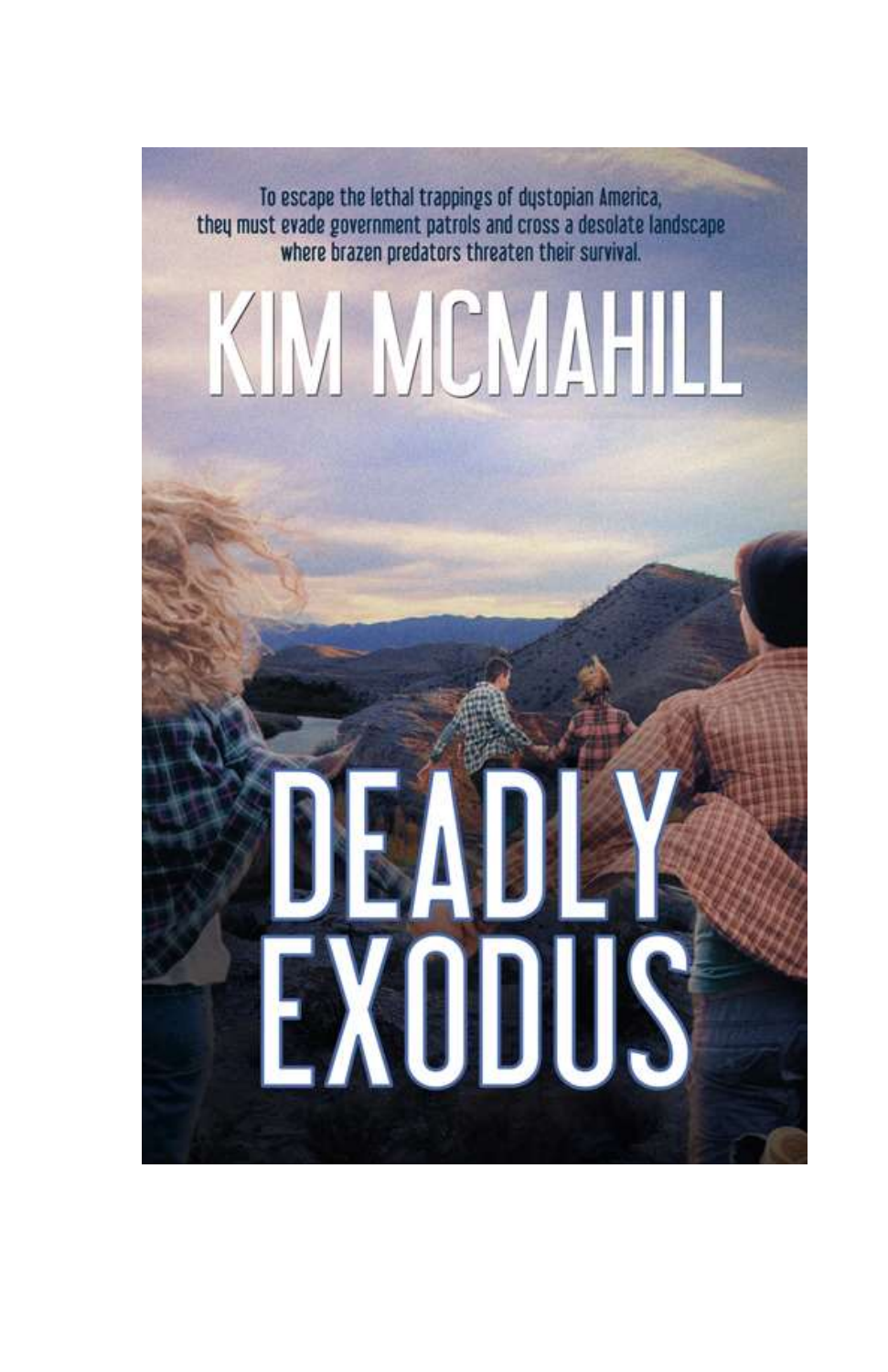#### **DEADLY EXODUS**

*Kim McMahill*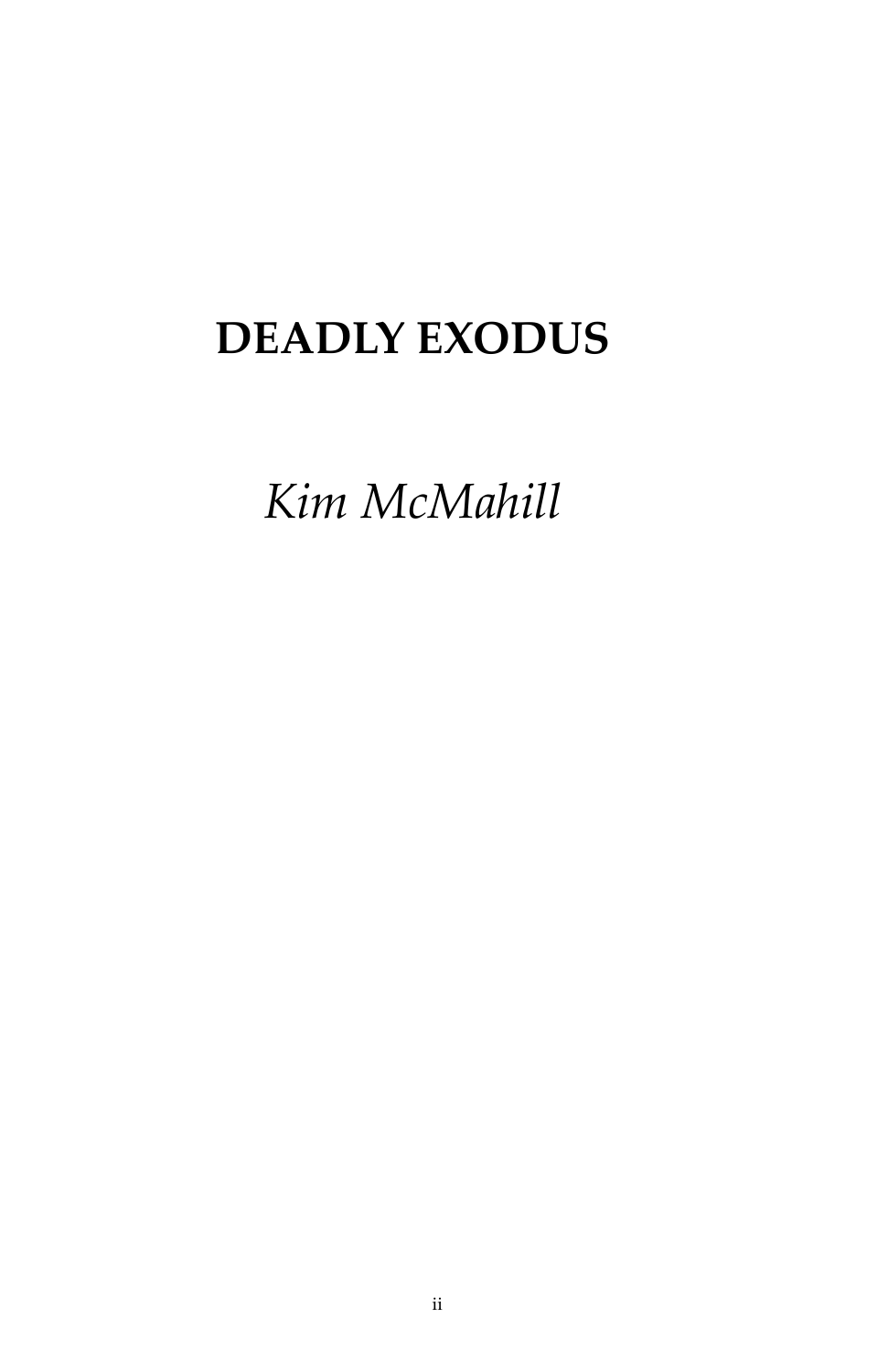#### Copyright 2012, 2018 Kim McMahill ALL RIGHTS RESERVED

This book is a work of fiction and any resemblance to persons, living or dead, or places, events or locales is purely coincidental. The characters are the product of the author's imagination and used fictitiously.

Warning: The unauthorized reproduction or distribution of this copyrighted work is illegal. No part of this book may be scanned, uploaded or distributed via the Internet or any other means without the permission of Inspired Romance Novels. Please purchase only authorized editions and do not participate in the electronic piracy of copyrighted material. Thank you for respecting the hard work of this author.

#### Publishing history

Inspired Romance Novels as Desperate Dreams and Desperate Dreams: Deadly Exodus First Edition, 2012 Second Edition 2018 Prism Book Group Paperback ISBN 978-1-5223-9785-4 Published in the United States of America Contact info: contact@prismbookgroup.com prismbookgroup.com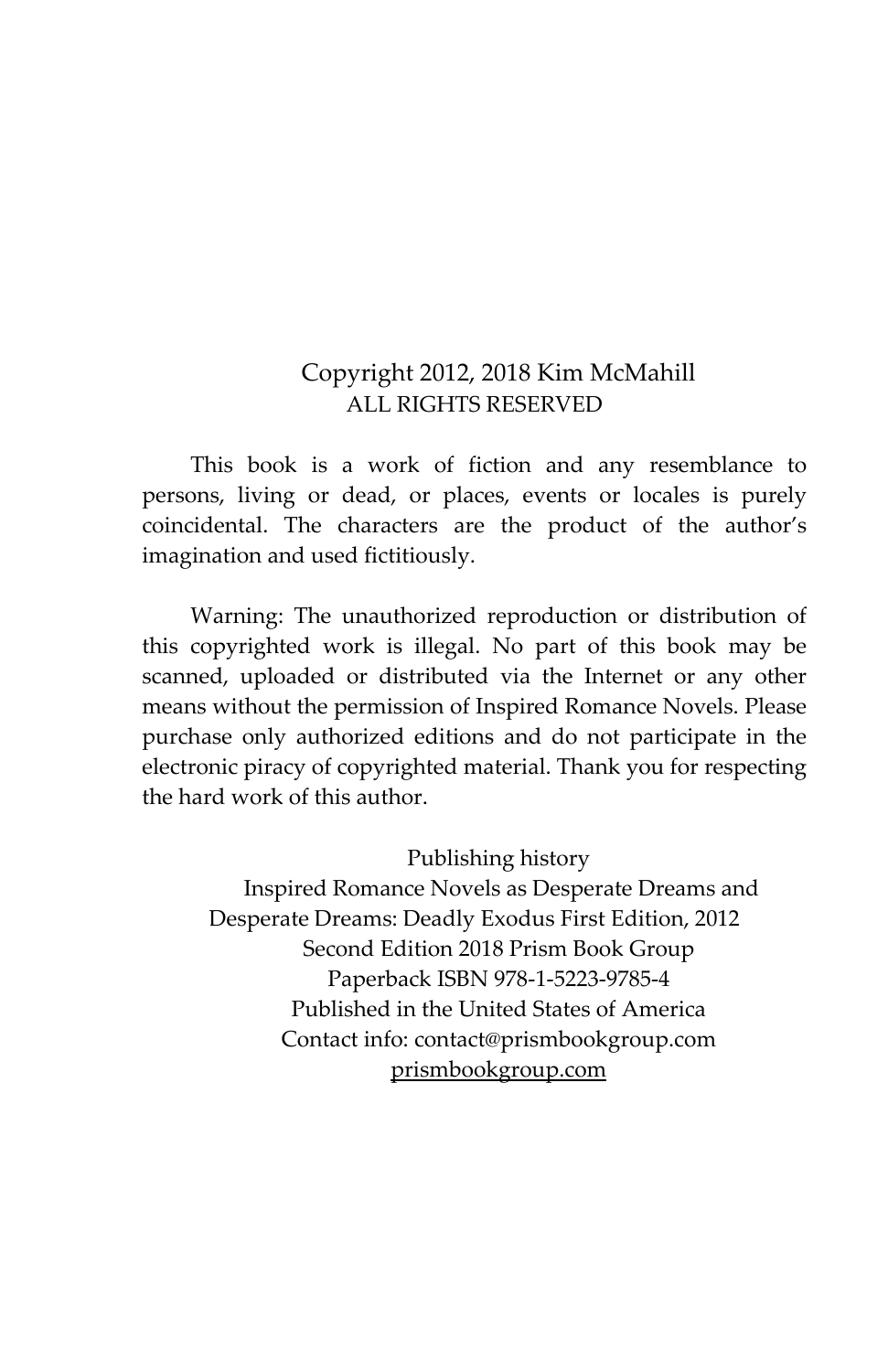#### **DEDICATION**

To all those who follow their dreams and believe in the power of love.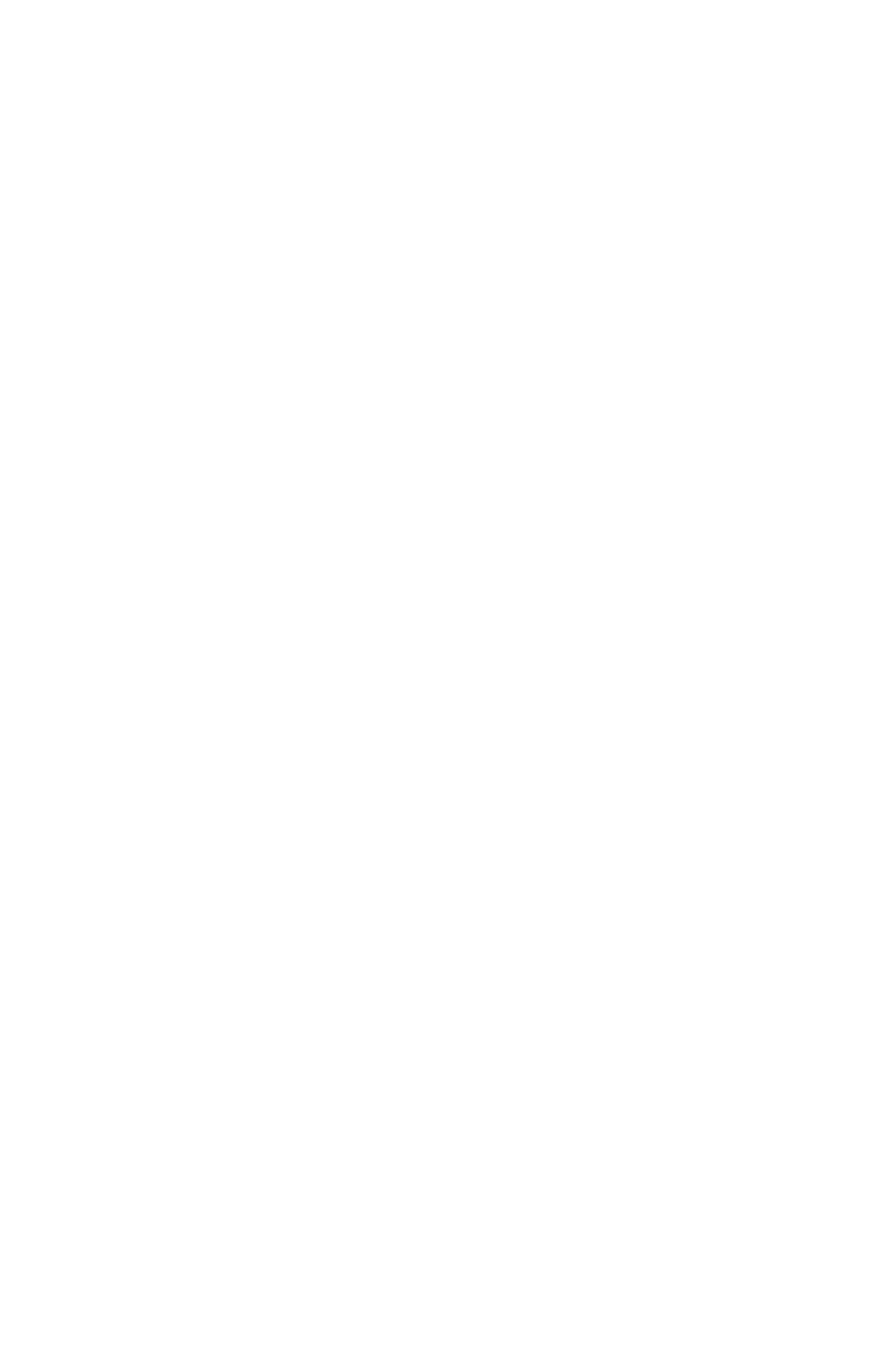#### **CHAPTER ONE**

Nyla Ward's grandmother was born in Pennsylvania. Her mother was born in Mississippi and she in New Mexico. The country was in transition and the Ward women had migrated west to stay ahead of progress, but the wishes of the politicians had prevailed. The direction in which the country was destined to follow was set, but the game was far from over.

The Ward women appeared to be beaten, but their spirit hadn't been broken. Some days were more difficult than others, but Nyla refused to be the generation who gave up on the American dream of old-the dream her grandmother had lived, her mother had tasted and she now craved.

Nyla's vision of the America her grandmother had experienced as a young girl was shattered as she eased her bubble-shaped car off the empty highway and pulled into the scorching lot. She parked and sat for a moment, looking at the drab prison looming before her. The facility emerged from the desert like a barren concrete island surrounded by a vast sea of sagebrush and unforgiving cacti, teeming with scorpions, tarantulas, serpents and other predators of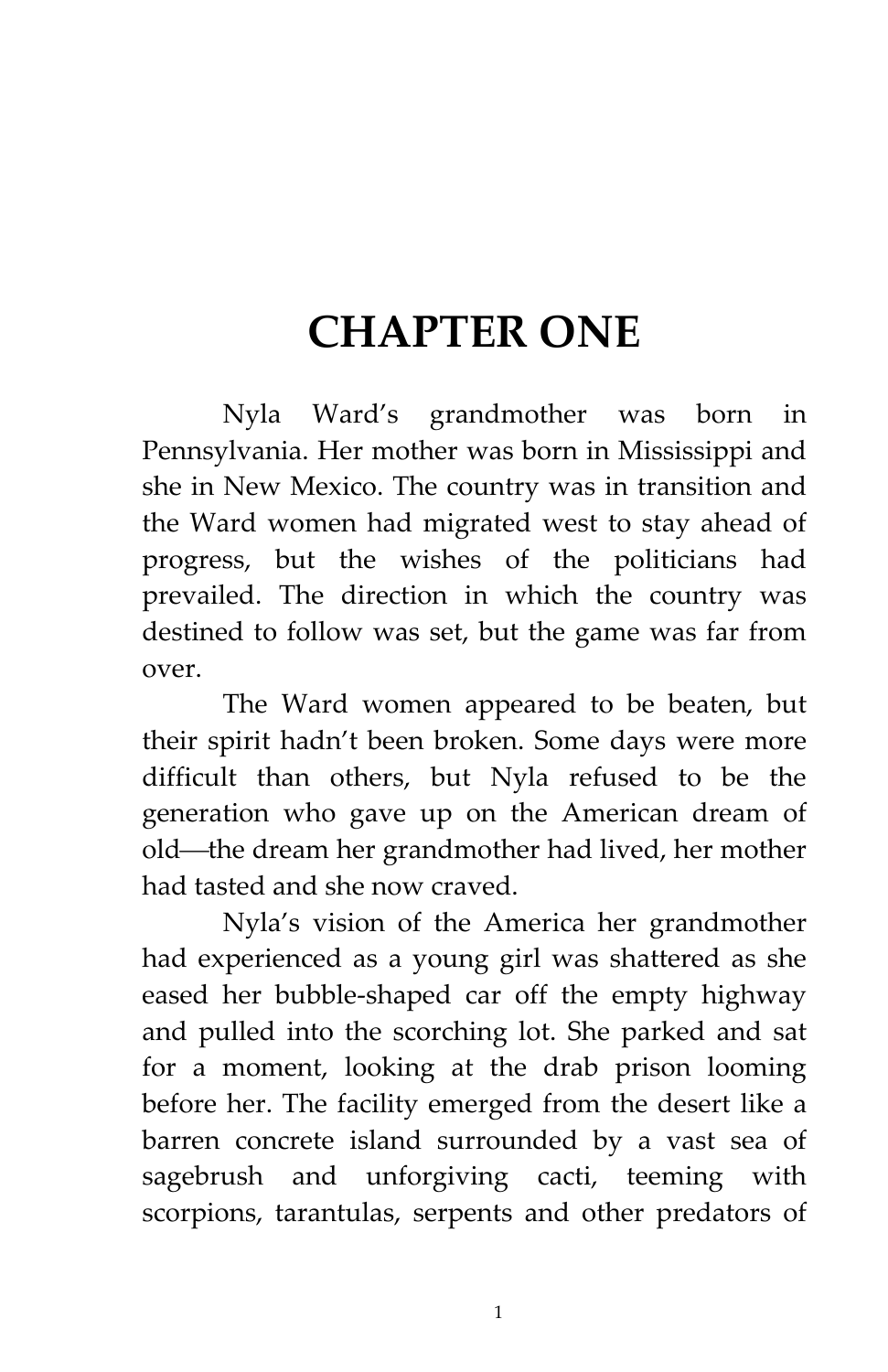uncertain intent.

The prison looked like a mirage as heat vapors from the desert rose in eerie waves, blurring the lines of the surrounding buildings and landscape. Nyla wished the structure was just an illusion, but it wasn't, it was her reality. Though she was free to enter and depart the dismal fortress as long as she followed the rules, its existence made her feel shackled and desperate.

'Ignition off. Door unlock. Maximum window tint,' Nyla demanded of her tiny two-door solarpowered vehicle.

She stepped out of the car and was hit by the stifling heat of a typical July day in southeast New Mexico. The wind blew, but brought no relief as it whipped her shoulder-length blonde hair into a tousled mess and scoured her eyes with dust. No matter how oppressive the heat or how uncomfortable the gusting wind, she would've rather stood in the elements all day than go into the Facility, as it was known around town.

As Nyla approached the bulky gate, she looked down at the scar on her palm and resentment consumed her. She forced rebellious thoughts out of her head and encouraged herself into a positive frame of mind. It wasn't an easy task, but one she had mastered.

The gate granted the only access through the wall ringing the Facility. A laser barrier and poisoninjecting darts lined the top of the barricade and gate, preventing anyone from attempting to scale the outer wall. To Nyla's knowledge, no one had ever tried to escape, but she figured the intimidating design had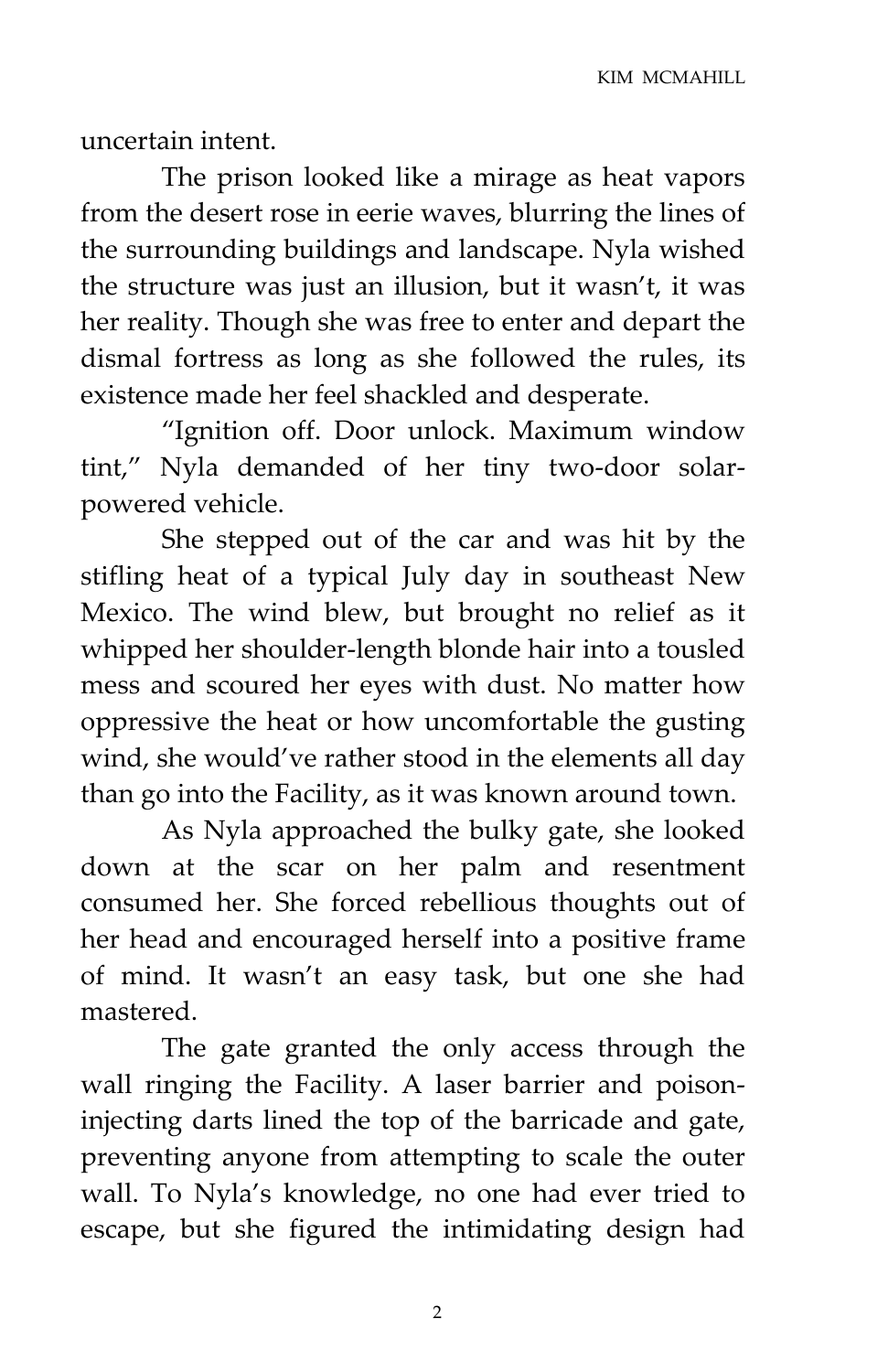more to do with breaking the spirit of the inhabitants and frightening visitors than preventing anyone from attempting to breach the impenetrable obstacle.

Nyla passed her hand in front of the scanner's red eye and the solid-iron gate eased open. She entered and cringed as the gate clicked shut behind her. She paused, took a deep breath and followed the path leading to a heavy metal door. At this entrance, she stared into the retinal scanner and pressed her thumb into the mold, waiting for her print to be verified and her iris to be recognized. Within seconds the door opened and access was granted.

She slowly walked the length of the windowless hallway. The corridor was dark and depressing, but climate controlled to provide a gentle transition from the extreme heat outside to the numbing chill of the building's interior. A familiar musty odor filled her nostrils, making her want to turn and leave the dreary confines of the inhumane space, but duty made her press on.

Nyla always used the short time she was entombed in the hallway to prepare herself mentally. The sound of her own footsteps echoing through the sterile emptiness created such a lonely sensation that she was able to emerge looking relieved and grateful rather than hostile, which was how she actually felt. But, the facade usually lasted only long enough to elicit a moderately polite response from the monitor and was quickly replaced with feelings of loathing.

'Have a seat in the waiting room and I'll let the attendant know to retrieve Rachel from her cell," stated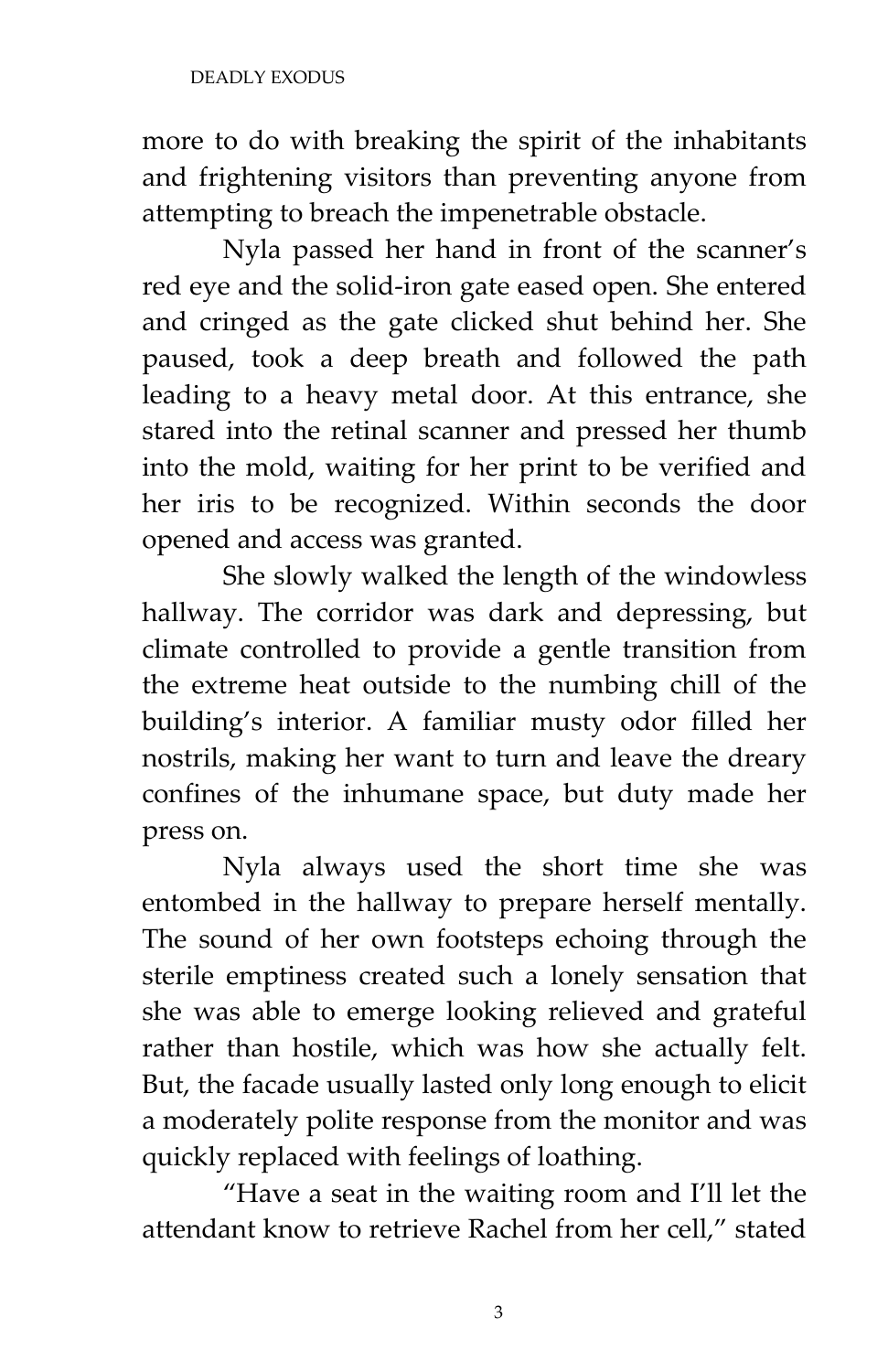the woman behind the glass window.

Nyla wasn't sure how much longer she could continue to do this, but most of all she didn't understand why no one else saw how fundamentally wrong the Facility was. The prison held thousands of people who would have been free just several decades ago. Their crimes weren't crimes. They were simply trying to live the life America claimed to offer and at one time, the country had been exactly that place.

She sat and bowed her head, rubbing her temples, trying to force back the headache she generally got while inside the Facility. Perhaps the fluorescent light was too bright or the air too stale, but no matter the reason, the pain crept behind her eyes as she settled in for the long wait. Nyla imagined the authorities wanted visitors to feel the chill of the windowless room, to contemplate the silence and the dismal gray concrete walls, ceilings and floor. She figured the depressing décor was meant to discourage any free person from breaking the law and having to be incarcerated. The lack of human contact, color, warmth and sound was unnerving, and it provided too much time to think, making the electrocuting sound of doors opening as footsteps approached an almost a welcome distraction.

'You came,' whispered the tiny woman clad in a baggy fluorescent green jumpsuit.

The appreciative voice interrupted Nyla's dark thoughts. She stood and smiled the warmest smile she could muster when her heart ached so deeply. Nyla wrapped her arms around the woman's narrow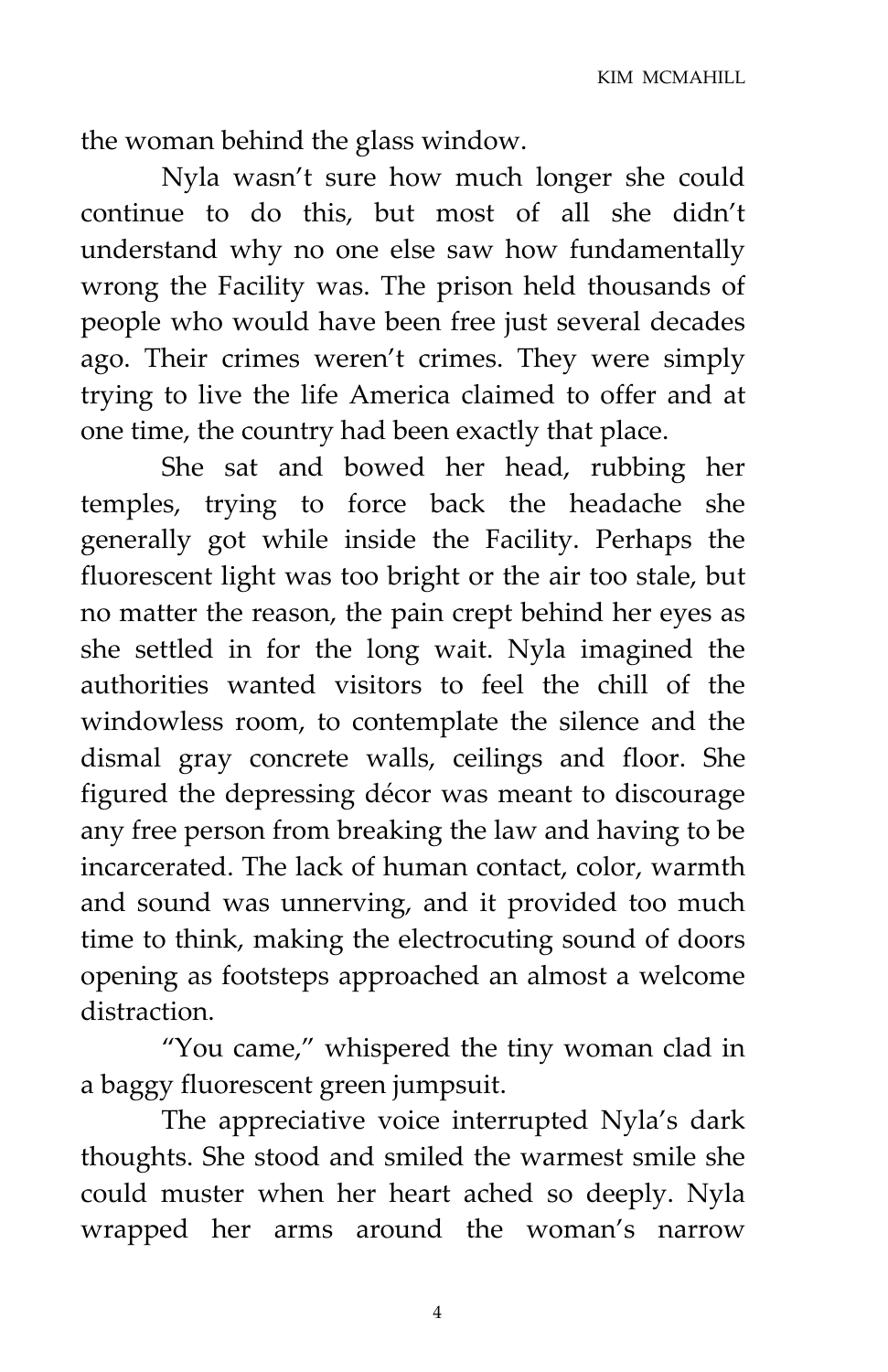drooping shoulders and held her tight, not wanting to ever let go, but knowing she must since personal expressions of emotion were strictly prohibited.

The woman cried while Nyla held her, the sounds muffled in her embrace. Every visit began the same way, but it never seemed to get any easier. Nyla suppressed her own urge to release the pain and anger bottled up inside and continued to hug the woman until she had her own emotions under control.

Nyla heard the monitor clear her throat, issuing an unspoken warning to break the physical contact. Nyla forced a smile back onto her lips, repressed the evil thoughts swirling through her mind, released the woman and stepped back to the required distance.

'Hello Mother. I've missed you.'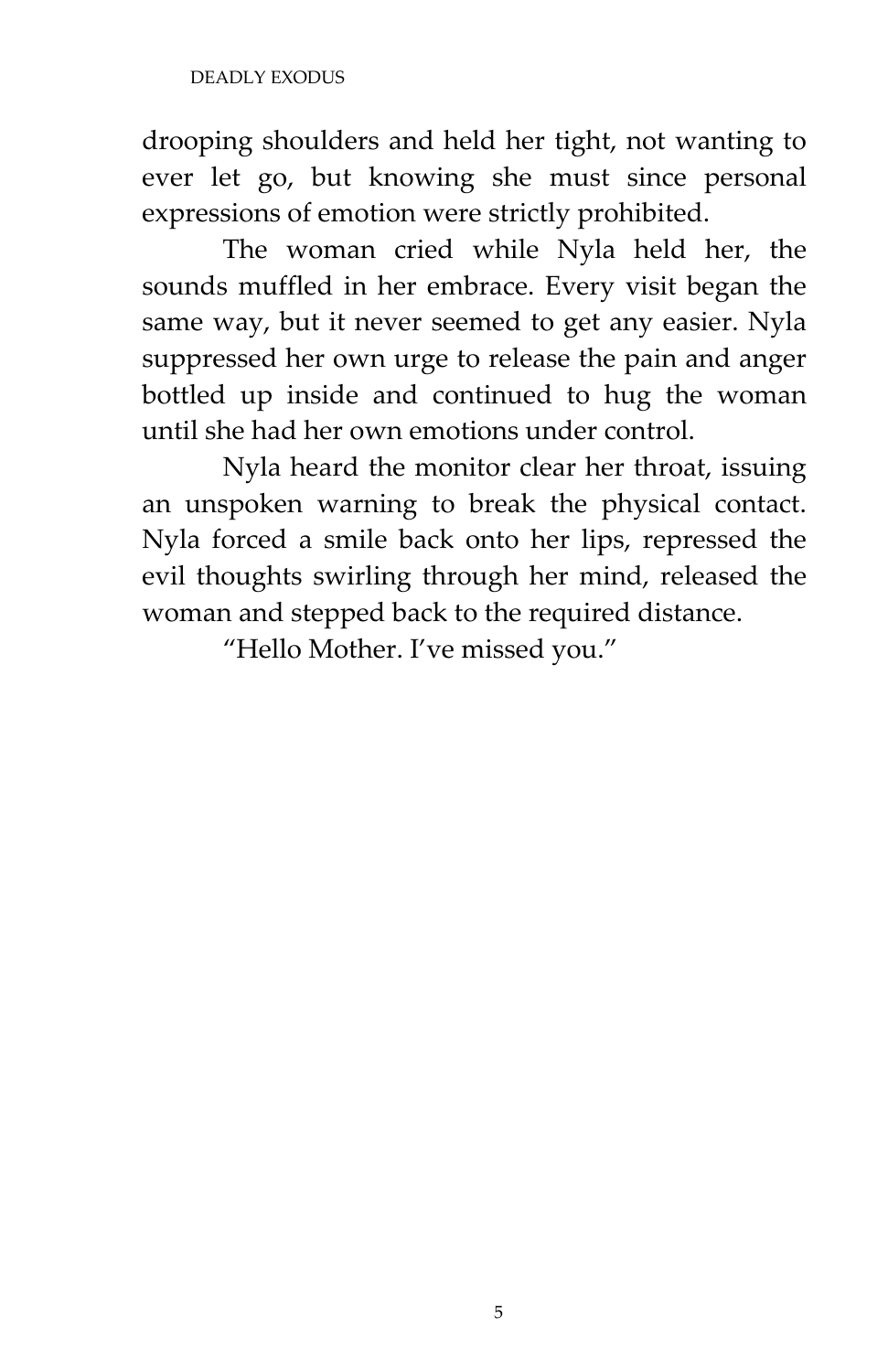### **CHAPTER TWO**

Ethan Brand collapsed into an ergonomically correct chair in the control room and dropped his kneehigh snake boots to the floor next to him. He could take care of the problem himself, but decided to wait for Jared while he enjoyed a few more minutes of the airconditioned room.

He dreaded the short summer recess. Unlike the rest of the students at the academy, the break held little relaxation. The only upside was that he and Jared were able to spend more time with their two best friends, Nyla and Claire.

The door swung open and a gust of hot air flooded into the room. Ethan squinted as sunlight poured in, hoping it wasn't his mother who invaded his sanctuary. Relief washed over him as his friend strolled into the room already wearing his tall Kevlar boots.

"What now," Jared asked.

'The system wouldn't activate, must be a clog somewhere. I've initiated the laser scan through the system's pipes. The diagnostics should be done in a few seconds.'

They watched the row of monitors until they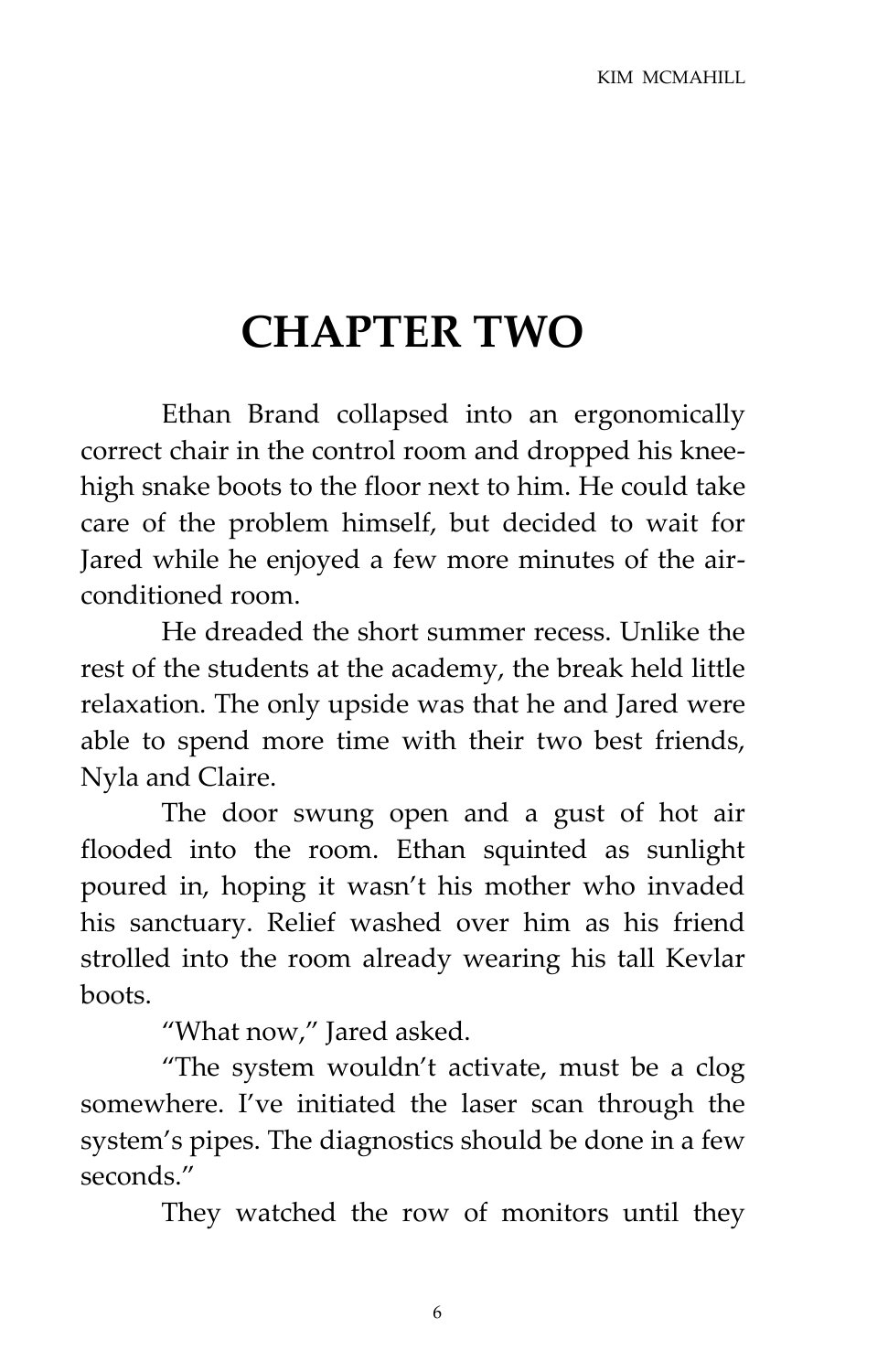spotted a small red dot in sector two indicating something live blocked one of the outlets. Ethan locked down the system, changed the password so no one could turn the water on until they had a chance to locate and fix the problem, pulled on his boots and followed Jared out of the control room.

The new plants were struggling in the oppressive mid-summer heat. As Ethan looked out over the spindly seedlings thoughts of sabotaging the crops just to challenge Vera's authority crossed his mind, but he knew he could never do it. He loved the land. He found peace and contentment in the fields and satisfaction in coaxing crops to flourish in this harsh, yet fragile desert environment.

Manual labor on farms was a thing of the past. Fields were plowed, sowed, weeded and watered with mechanized equipment run from a centralized control room. Despite technology the system wasn't perfect, especially the irrigation component. Clogged pipes were manually cleaned which involved pulling out ambiguous material, or worse, encountering the rattlesnakes which had proliferated under government protection.

'Holy cow!' Jared bellowed as he jumped back at the sight of the obstruction protruding from the open end of the pipe.

'What is it?'

'How in the heck are we going to get that out?' Jared shrieked.

'Wow, I've never seen a snake that big or with so many rattles," Ethan calmly replied.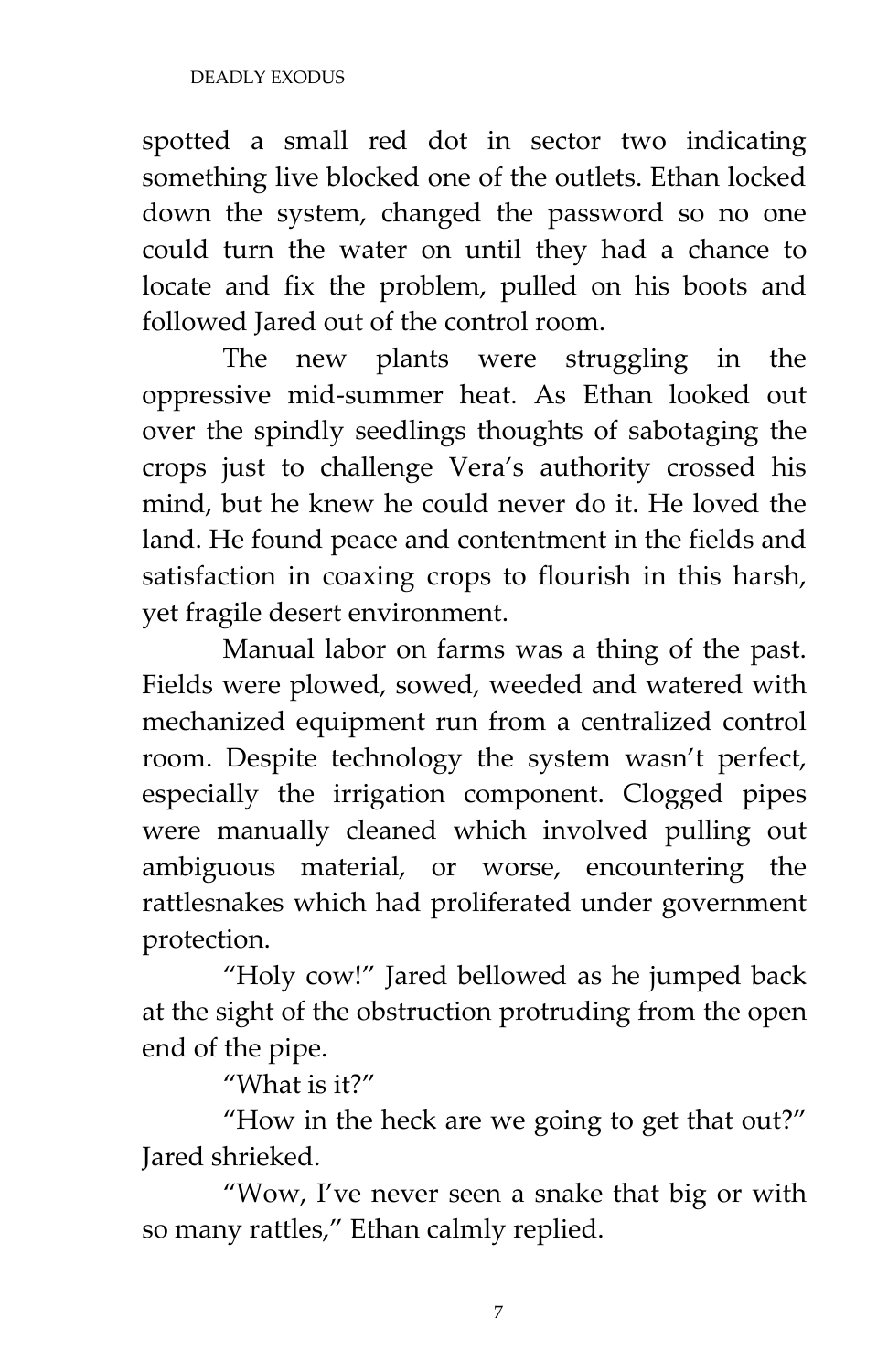'What do we do? Should we call someone? We've dealt with lots of snakes, but nothing like this."

'Who would we call? I imagine we have more experience handling snakes than anyone. I say we cut through its hide and wait for it to bleed out, and then bury the evidence."

'But what if we get caught? Killing any form of wildlife is punishable by three years in the Facility. I know you like Nyla's mom, but do you really want to see her every day?'

Ethan shook his head as he looked at his friend with concern. They had never been afraid to break the rules, but he had noticed lately that Jared was becoming less sure of himself and was starting to conform to society just like everyone else.

'Why don't you go back to the house and get cleaned up? We're going to meet Nyla and Claire in a bit and I don't want to fight with you for the shower," Ethan offered. 'Kicking your butt has become way too easy.'

'Thanks for trying to make me feel like less of a coward. I don't know what's happening to me. I'm becoming such a wuss.'

'You said it, not me.' Ethan slugged Jared playfully on the shoulder.

'I used to follow you into any stupid or illegal situation no matter what the consequences. Now I worry too much about my freedom, but I'm not sure I even know what that is anymore.'

Ethan watched his best friend walk away, shoulders slumped and head hung low, making him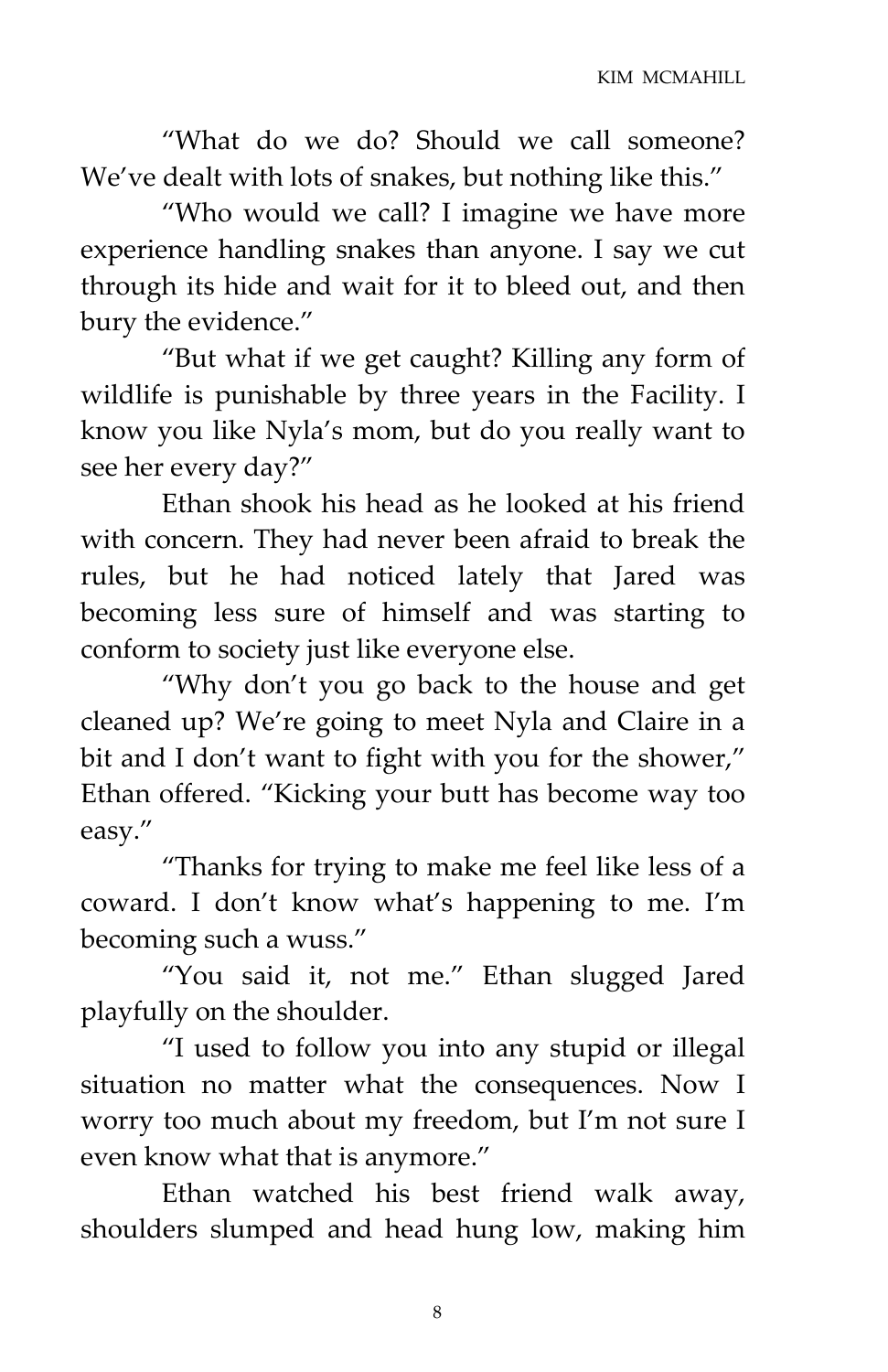look shorter than his six-foot tall frame. When Jared was out of sight, Ethan took out the old pocketknife he had found in the cave and opened the blade. He treasured the find. It was illegal to possess anything resembling a weapon, but that was probably what made it so special to him. The only one who knew of the tool's existence was Jared, and despite his friend's weakening spirit, Ethan was certain he could still trust Jared with his secrets and with his life.

A distinct buzz brought Ethan's focus back to the problem at hand. With one quick motion, he sliced through the reptile's tough hide. Standing back a safe distance, he watched the tail flail wildly as the serpent struggled to back out of the pipe. The harder the snake writhed, the more it became wedged in the small opening and the more it bled.

When the snake stilled, Ethan cut the rattles off and stuffed them in his pocket. He wasn't sure why he always saved the rattles from snakes he killed. The practice had become somewhat of a ritual-maybe it was his silent protest to the mind-numbing number of rules governing his day-to-day life.

He grabbed the snake and carefully pulled it out of the pipe. The snake began to move once free. Angry and desperate, the viper searched for whoever dared to challenge its dominance over the desert. Ethan jumped back and waited for the serpent to quit moving again, amazed at its reluctance to die gracefully. As the snake thrashed, a tiny rabbit peeked out of the opening. The animal waited, nose twitching, ears searching for danger, its warm, brown eyes glued to the convulsing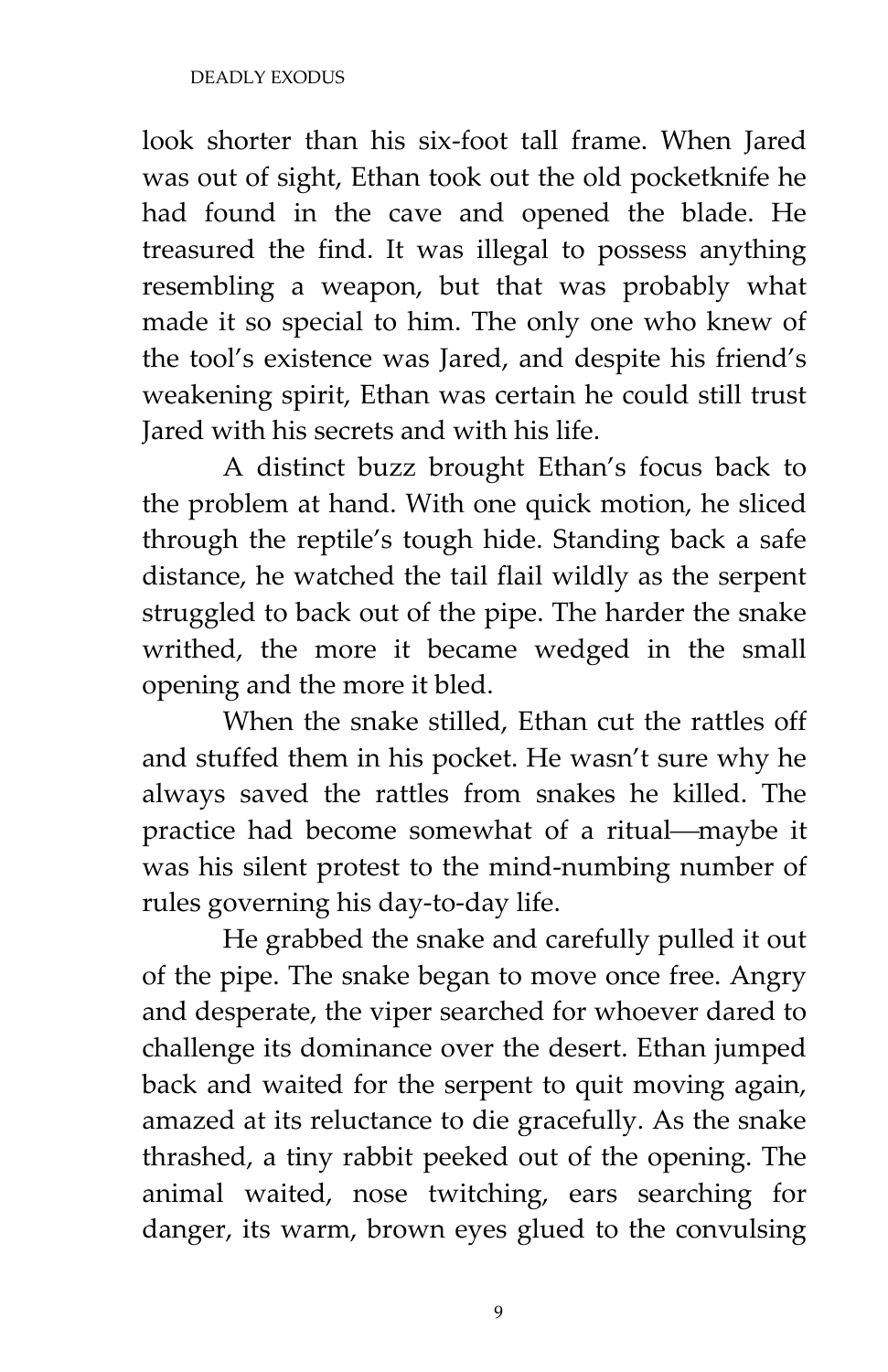snake. The rabbit's gaze darted between Ethan and the snake, trying to determine if it could elude both potential predators blocking its path. After several seconds of quivering indecision, the rabbit darted to safety.

Ethan buried the snake, kicked dirt over the blood, cleaned his knife and headed back toward the control room. He had helped another creature escape the lethal serpent, which made him feel good, since he had no use for snakes. He didn't believe any species should be driven to extinction, but he feared the authorities had gone too far in protecting certain predators. No one seemed to care that the innocent rabbit was in more danger of extinction than the serpent that preyed ruthlessly on the harmless animal.

Back in the control room, Ethan unlocked the system, flipping the switch to lift the dam bringing water to the pipes to irrigate the vegetables. As he reached for the button on the intercom to notify his mother that the system was back up, he noticed dried blood on his hand and wrist. He was relieved no one else was in the control room or he would have had some explaining to do. No one at the farm would care that it might be his own blood from an injury sustained while doing a dirty job—they would only be interested in catching him breaking the law.

Ethan washed his calloused hands and inspected his clothes and arms to ensure he'd missed no more blood. As he stared at his hands, the small scar on his palm caught and held his attention. Whenever he saw it, he thought about the predator. The more he thought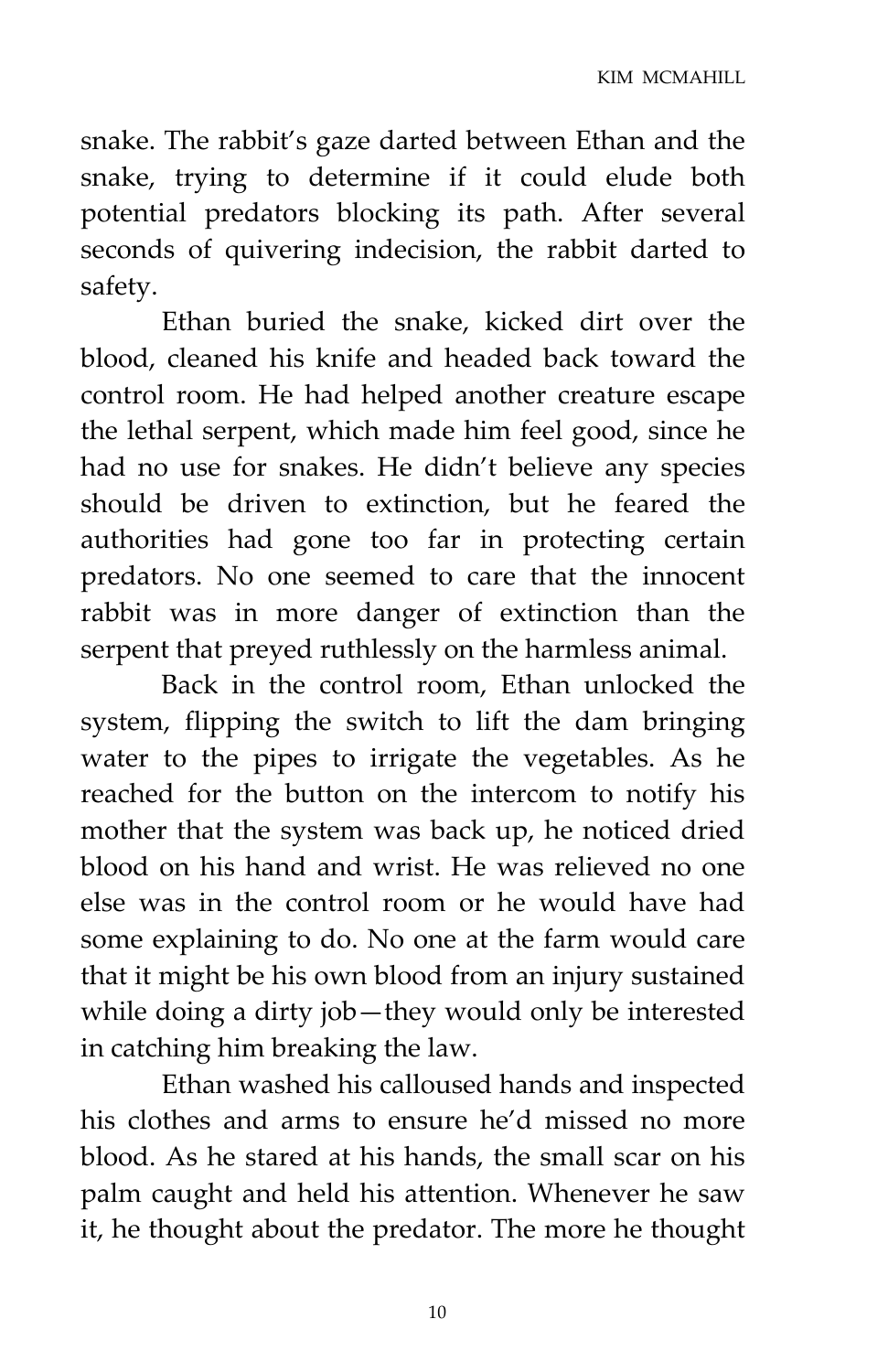DEADLY EXODUS

about the predator, the more he feared the trusting citizens of America had become its unwitting prey.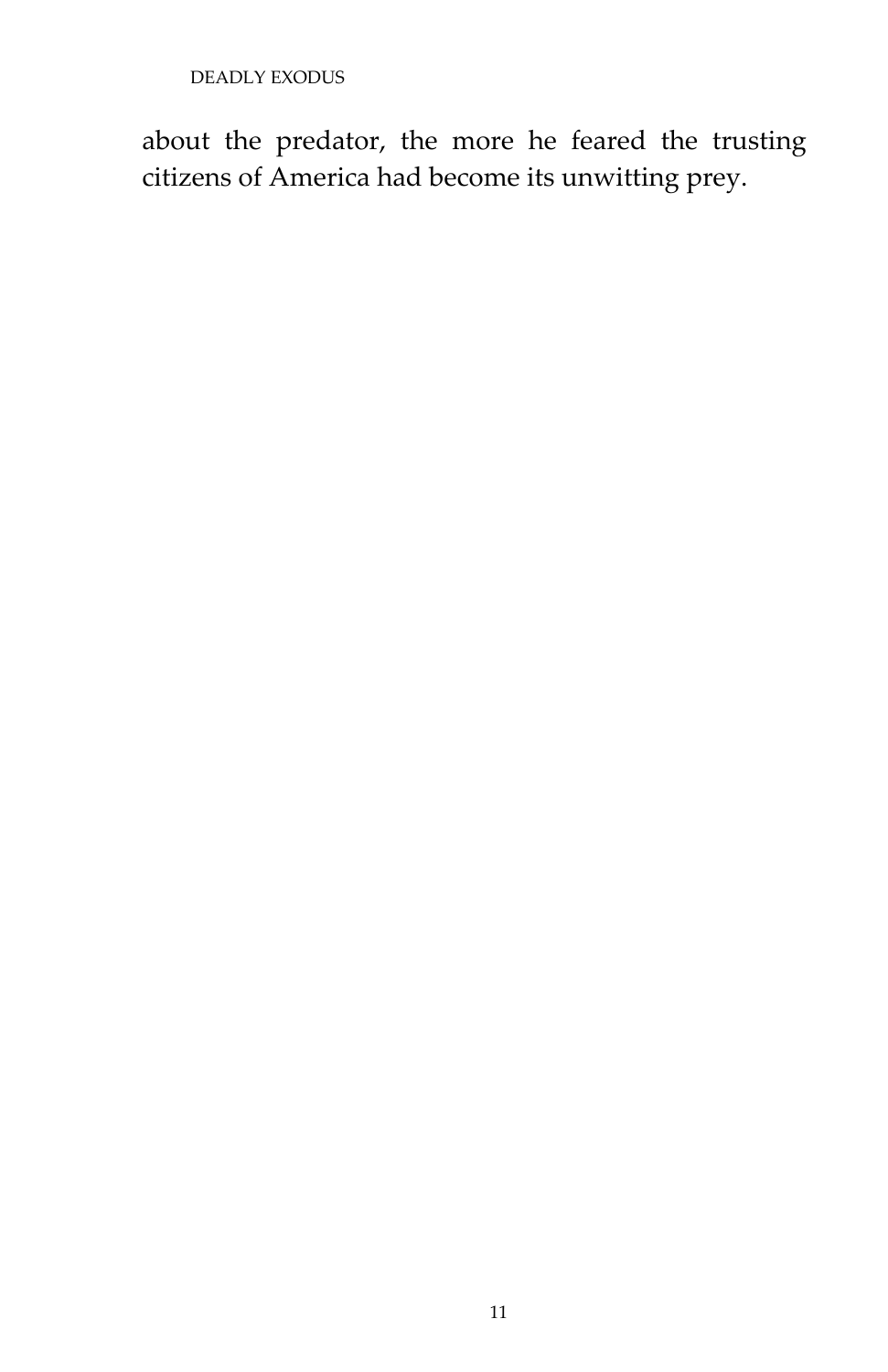## **CHAPTER THREE**

Claire Riley watched her reflection in the mirror as she finished the last brush stroke through her long, straight, brunette hair. She did a pirouette and admired the pale green shorts and white top she had chosen. On the surface, the evening was a simple gathering of friends at the local coffee shop, but to her, any time she saw Jared Lynch was a special occasion and she wanted to look her best.

Satisfied with her appearance, Claire crept down the hallway. She peered around the corner and could see the front door. She listened for any noise indicating her mother was nearby—nothing—the coast was clear.

'Where are you going?' Katherine Riley demanded, stepping out from the kitchen and into view.

Claire stopped, but took her time turning around, dreading another confrontation with her mother. Their strained relationship was draining and Claire was tired of fighting. She had so little in common with her mother that she often wondered about her father. Claire felt certain she took after the man who would never be a part of her life. Most likely, he was dead by now.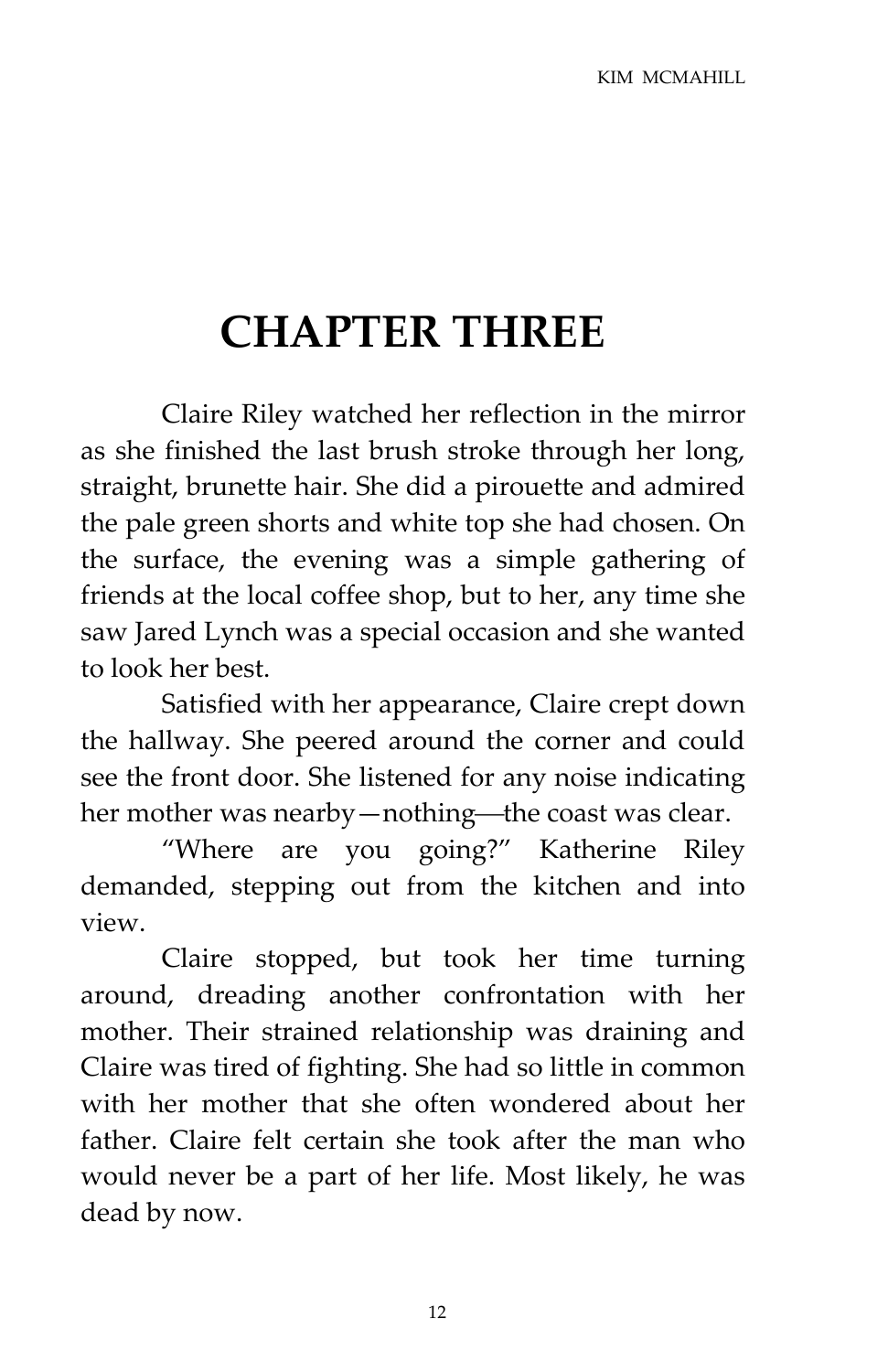'I'm going to meet friends at the Java Joint like I told you yesterday.' Claire reached for the doorknob.

'Which friends?'

She knew how her mother felt about her friends, but Claire didn't intend to give up the most important people in her life.

'Nyla, Ethan and Jared.' She watched her mother's expression twist into an ugly configuration, lips pursed, nose wrinkled, eyes squinting and glaring. Claire was fed up with the melodrama, but knew there was no way to avoid a scene. She leaned against the wall, crossed her arms in front of her chest and tilted her head to the side, signifying she was ready for the lecture, but not in the least bit interested in what her mother had to say.

'I so hoped you would make more appropriate friends once you entered the career prep program. The fact you associate with that Ward girl after what her mother did puts me under scrutiny at work. We dedicated employees of the State Law and Information Commission are trying to protect society from people like Rachel Ward.'

'You're just an administrative assistant at SLIC, not an operative, so get over yourself, Katherine. Your agency doesn't protect anyone from anything. You and your cronies simply harass innocent citizens and get involved in people's lives where you have no business being.'

'How dare you? If it weren't for us, society would be in total chaos. And, as long as you live in this house you will call me Mother.'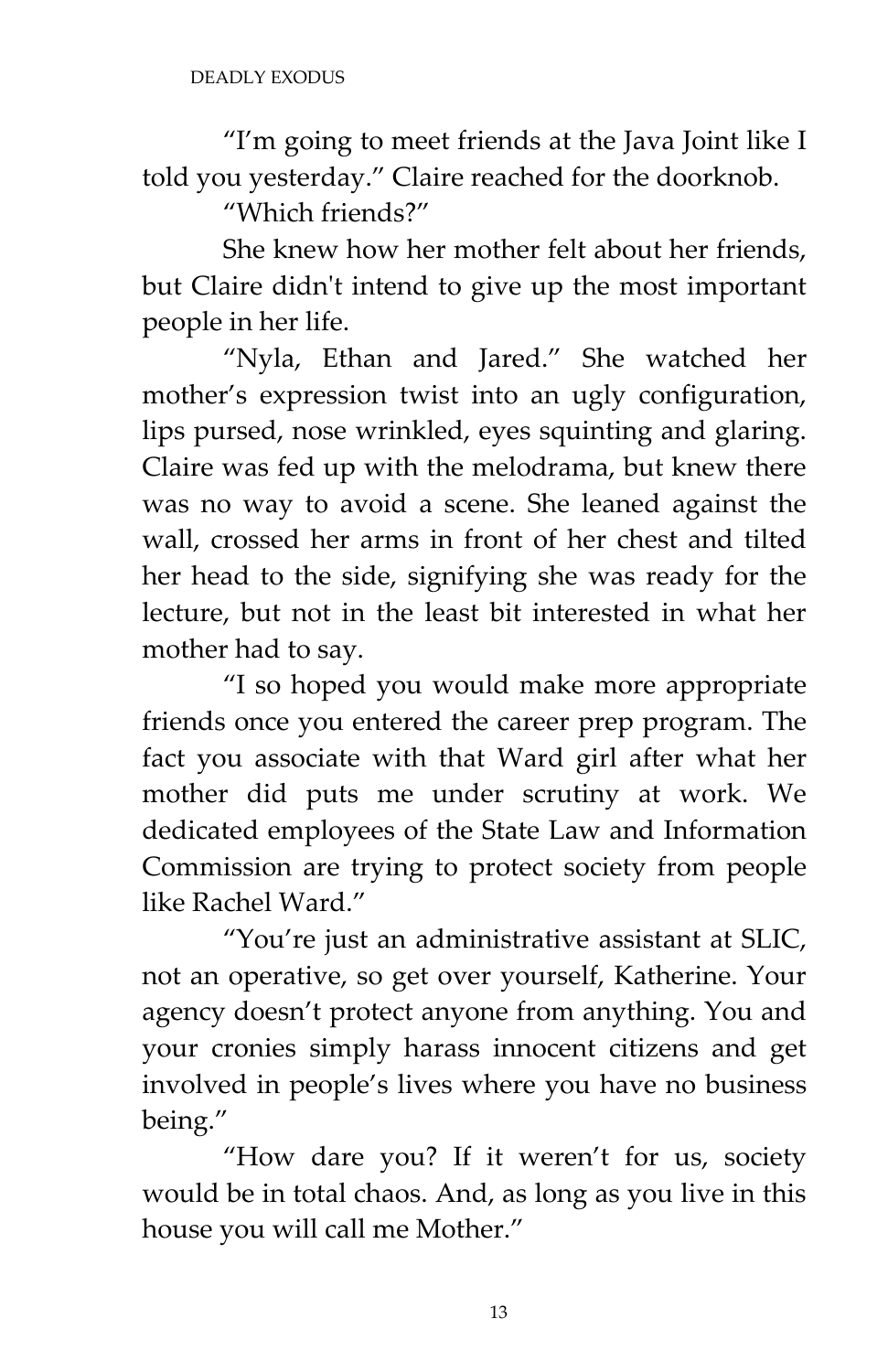Claire knew it annoyed her mother to be called by her first name, so she threw in the insult every chance she got. And, her acronym for her mother's workplace was another button she liked to push. Against her better judgment, Claire forged on.

'If by chaos you mean people would be free to choose their companions, express their opinions and emotions openly, experience new and exciting things, move about when and where they choose, than I suppose you're correct, Katherine. May I go now?"

Katherine clenched her fists at her side. She took several deep breaths and counted to ten, like all the digital parental guides had instructed, before answering her daughter. 'Go, but those farm boys had just better be friends. You know committed personal relationships of the archaic nature are strictly prohibited. If men and women reverted back to marriage and such, we would be no better than the uncivilized countries of the world or the misguided generations before.'

"Isolationism has turned out to be really great," Claire mumbled sarcastically.

'What did you say?'

'Nothing you'd understand,' Claire replied as she slipped out the door.

Claire wasn't sure when her mother had lost her soul, but she was determined to find out what it was like to make personal choices. The law prohibiting marriage had come about because the government didn't know how to deal with the often violent clashes over who should be allowed to marry and what